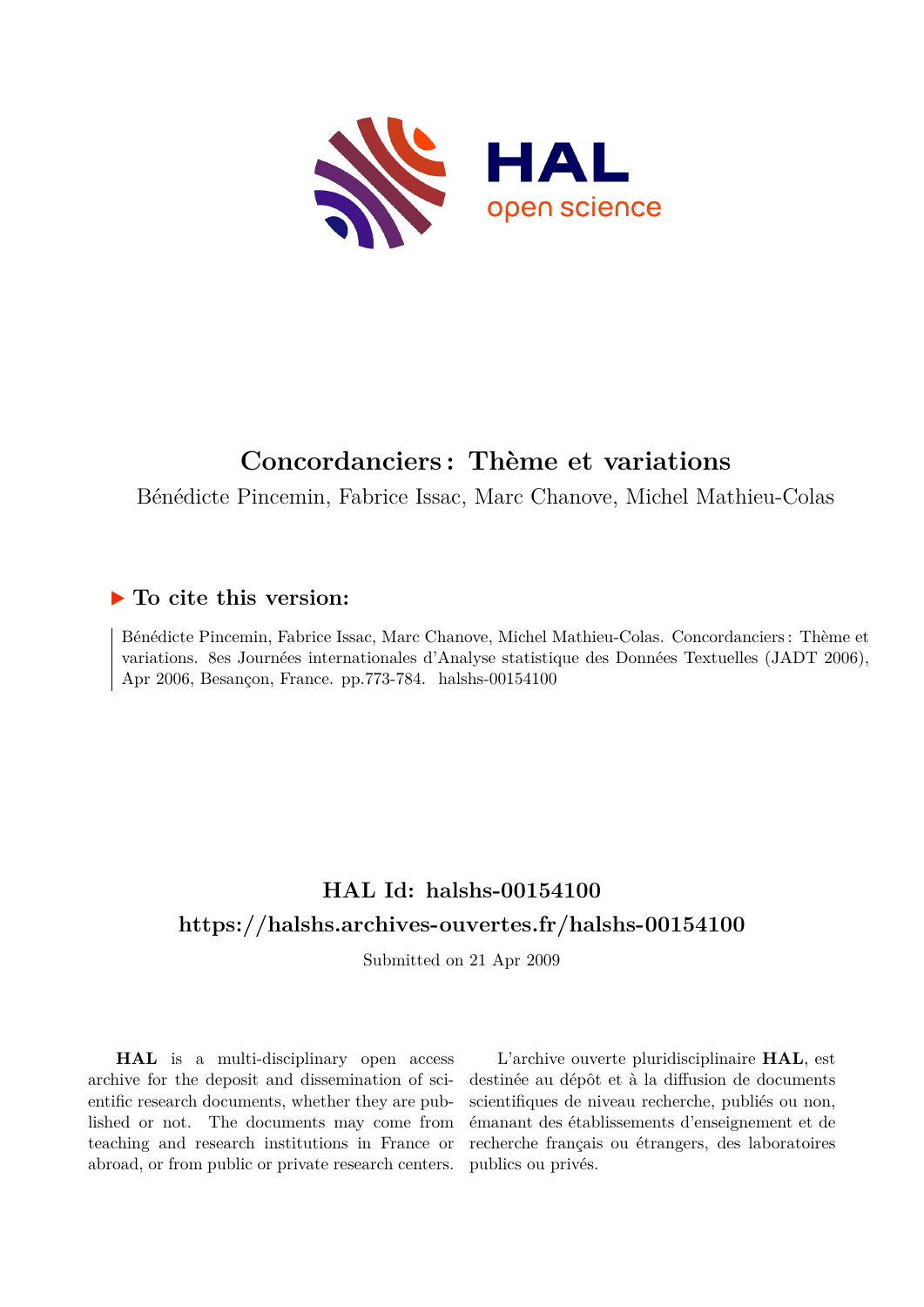#### Concordancers: Theme & Variations

#### B. Pincemin, F. Issac, M. Chanove, M. Mathieu-Colas

*8 èmes Journées internationales d'Analyse statistique des Données Textuelles* JADT 2006, Besançon, 19-21 avril 2006

### What is <sup>a</sup> Concordancer ? Or what should it be?

- 1) Generalization
	- Key features summary from existing KWIC tools
- 2) Extension
	- 1. Emphasis on meaningful specificity of concordancers
- 3) Specialization
	- 1. Case of use in <sup>a</sup> distributional semantics approach (*Classes d'objets* theory, Gaston Gross)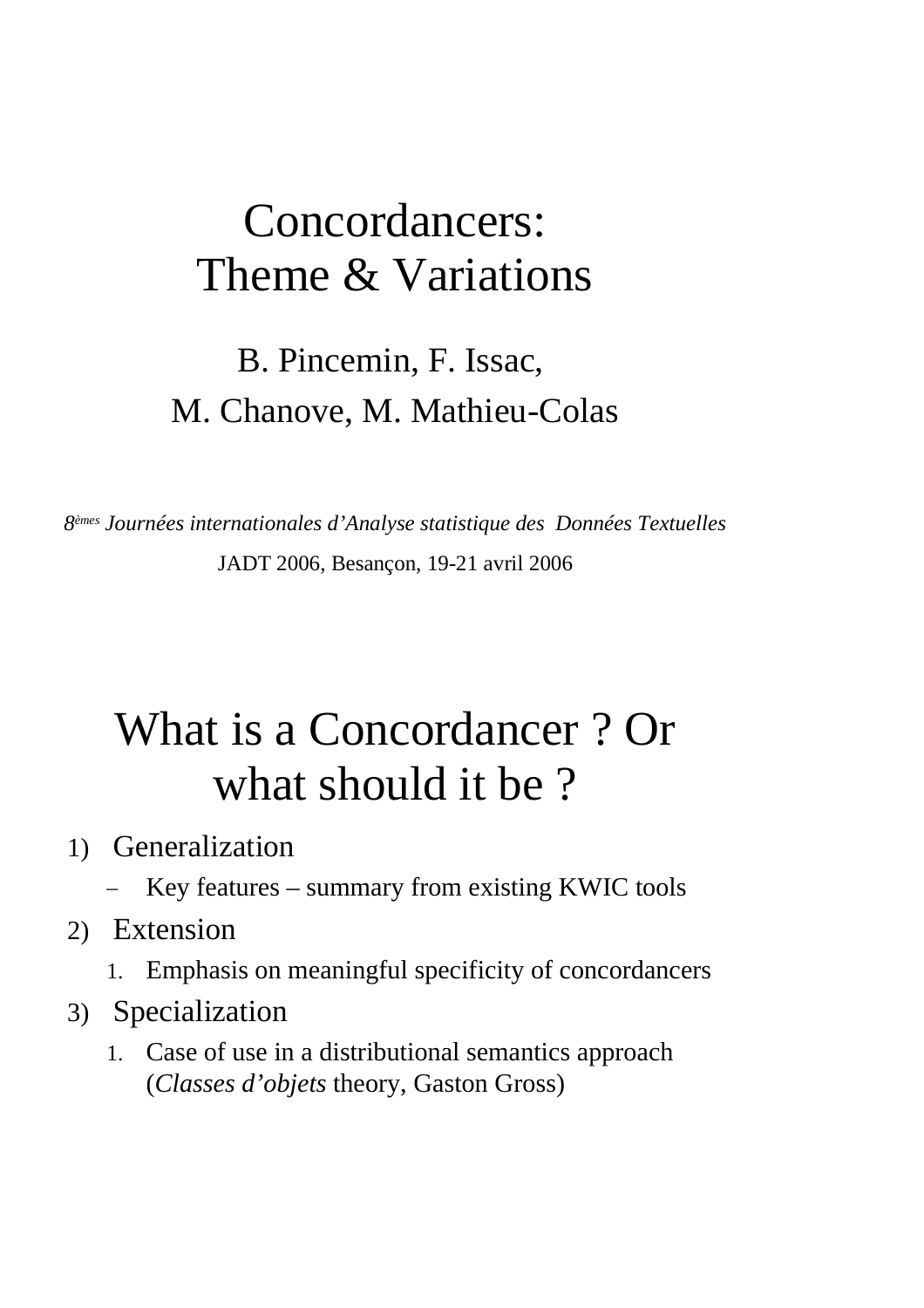## Example : AntConc

|                                                | AntConc 3.1.2 (Windows) Laurence Anthony, 2006                                                                                                                                                                                                                                                                                                                                                                                                                                                                                                                                                                                                                                                                                                                                                                                                                                                                                                                                                                                                                                                                                                                                                                                                                                                                                                                                                                                                                                                                                                       |                                |
|------------------------------------------------|------------------------------------------------------------------------------------------------------------------------------------------------------------------------------------------------------------------------------------------------------------------------------------------------------------------------------------------------------------------------------------------------------------------------------------------------------------------------------------------------------------------------------------------------------------------------------------------------------------------------------------------------------------------------------------------------------------------------------------------------------------------------------------------------------------------------------------------------------------------------------------------------------------------------------------------------------------------------------------------------------------------------------------------------------------------------------------------------------------------------------------------------------------------------------------------------------------------------------------------------------------------------------------------------------------------------------------------------------------------------------------------------------------------------------------------------------------------------------------------------------------------------------------------------------|--------------------------------|
| Global Settings Tool Preferences About<br>File | Number of Concordance Hits:                                                                                                                                                                                                                                                                                                                                                                                                                                                                                                                                                                                                                                                                                                                                                                                                                                                                                                                                                                                                                                                                                                                                                                                                                                                                                                                                                                                                                                                                                                                          | 20                             |
| Files Selected<br>Directory                    | Concordance Plot   File View   Word Clusters   Collocates   Word List   Keyword List<br>Concordance                                                                                                                                                                                                                                                                                                                                                                                                                                                                                                                                                                                                                                                                                                                                                                                                                                                                                                                                                                                                                                                                                                                                                                                                                                                                                                                                                                                                                                                  |                                |
| incemin al jadt06.                             | KWIC<br>Hit                                                                                                                                                                                                                                                                                                                                                                                                                                                                                                                                                                                                                                                                                                                                                                                                                                                                                                                                                                                                                                                                                                                                                                                                                                                                                                                                                                                                                                                                                                                                          | File                           |
|                                                | (Mathieu-Colas, 1998). La concordance calculée est introduite sy pincemin al ja<br>$\mathbf{1}$<br>2<br>éthodique aux extraits de concordance ciblés (par des liens hype pincemin al ja<br>3<br>xtes vers l'extrait de la concordance correspondant, c'est-à-di: pincemin al ja<br>velopper les fonctions de concordance en mettant en valeur leur: pincemin al ja<br>visuels spécifiques à la concordance. En effet, ces effets de : pincemin al ja<br>5<br>Un corpus étant fixé, une concordance est la liste de toutes le   pincemin al ja<br>: elle est limitée si la concordance est destinée à être imprir pincemin al ja<br>se d'objets - Fiqure 4a : Concordance focalisée sur un couple p: pincemin al ja<br>8<br>Figure 4b : Concordance focalisée sur un couple p: pincemin al ja<br>9<br>une colonne<br>de colonne) ainsi que la concordance générale, à l'intersection pincemin al ja<br>10<br>11<br>ract The computation of a concordance is usually determined by : pincemin al ja<br>12<br>ration systématique de la concordance. On mentionne également, i pincemin al ja<br>e définir le calcul d'une concordance par trois paramètres : pi pincemin al ja<br>13<br>14<br>s. Figure 2 : Accès à la concordance par tableau hypertexte :   pincemin al ja<br>15<br>rassemblés sous forme de concordance pour mettre en évidence le pincemin al ja<br>. AntConc3.1.2 A Freeware Concordance Program. Version Windows ( pincemin al ja<br>16<br>17<br>ri. Au final le tri de la concordance se définit en fixant un o: pincemin al ja |                                |
| ∢<br><b>THE</b>                                | emble des résultats de la concordance tout en donnant accès au «   pincemin al ja<br>18<br>wing of the concerdence with humertout                                                                                                                                                                                                                                                                                                                                                                                                                                                                                                                                                                                                                                                                                                                                                                                                                                                                                                                                                                                                                                                                                                                                                                                                                                                                                                                                                                                                                    |                                |
| <b>Files Processed</b><br>Reset                | Search Term V Words Case F Regex<br>1R < > Search Window Size<br>Level $1 \nabla$<br>Sort Level 2<br>Start<br>Stop <sup>1</sup><br>$\Omega$<br>$\langle$<br>$\rightarrow$<br>concordance<br>50<br>$\overline{\left\langle \right\rangle }$<br>Level $3$<br>$\mathbf{0}$                                                                                                                                                                                                                                                                                                                                                                                                                                                                                                                                                                                                                                                                                                                                                                                                                                                                                                                                                                                                                                                                                                                                                                                                                                                                              | Save<br>Exit<br>Conc<br>Window |

# What is <sup>a</sup> (true) Concordancer ?

#### • **Definition** (and *parameters*)

- –For <sup>a</sup> given **corpus**
- A list of **all occurrences** of <sup>a</sup> word (or *linguistic item*)
- Vertically aligned (column), « **stacked** »
- – Surrounded by their left and right **contexts** (of <sup>a</sup> given *size*)
- And *sorted* by <sup>a</sup> relevant criteria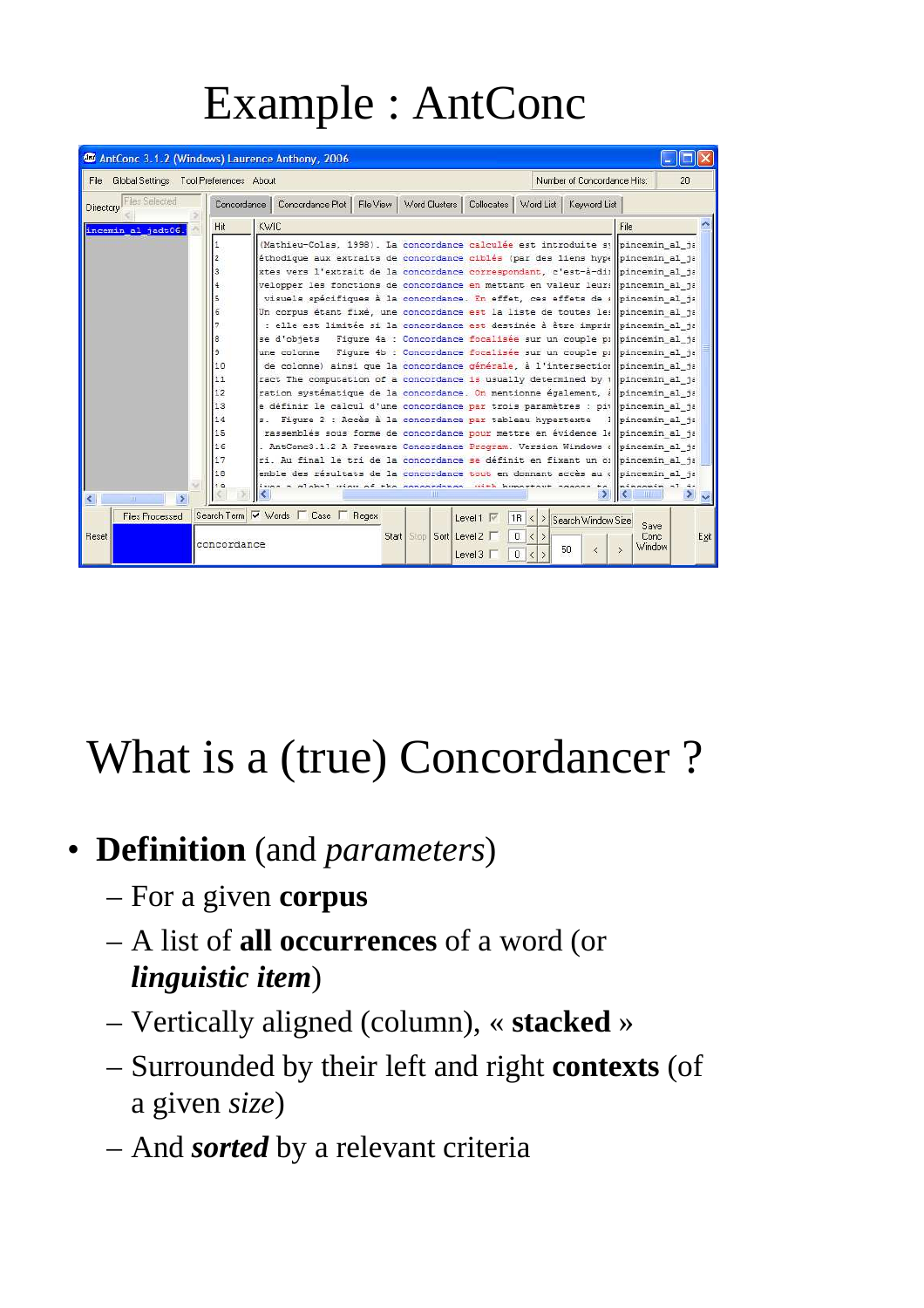## Parameter #1 : Search object

- Word
- Phrase
- List of items (topic,..)
- Stem
- Annotations (lemma, part-of-speech,...)
- Mixed (as a complex regular expression) –Example : CQP (Christ, 1994)

## Parameter #2 : Context's size

- A line
	- – Visual stack effect : the contexts are vertically aligned and immediately superposed
- Different focus
	- –shorter => lexical phrases, syntactic constructs
	- $l$  longer  $\Rightarrow$  for some semantic considerations
- Centered or not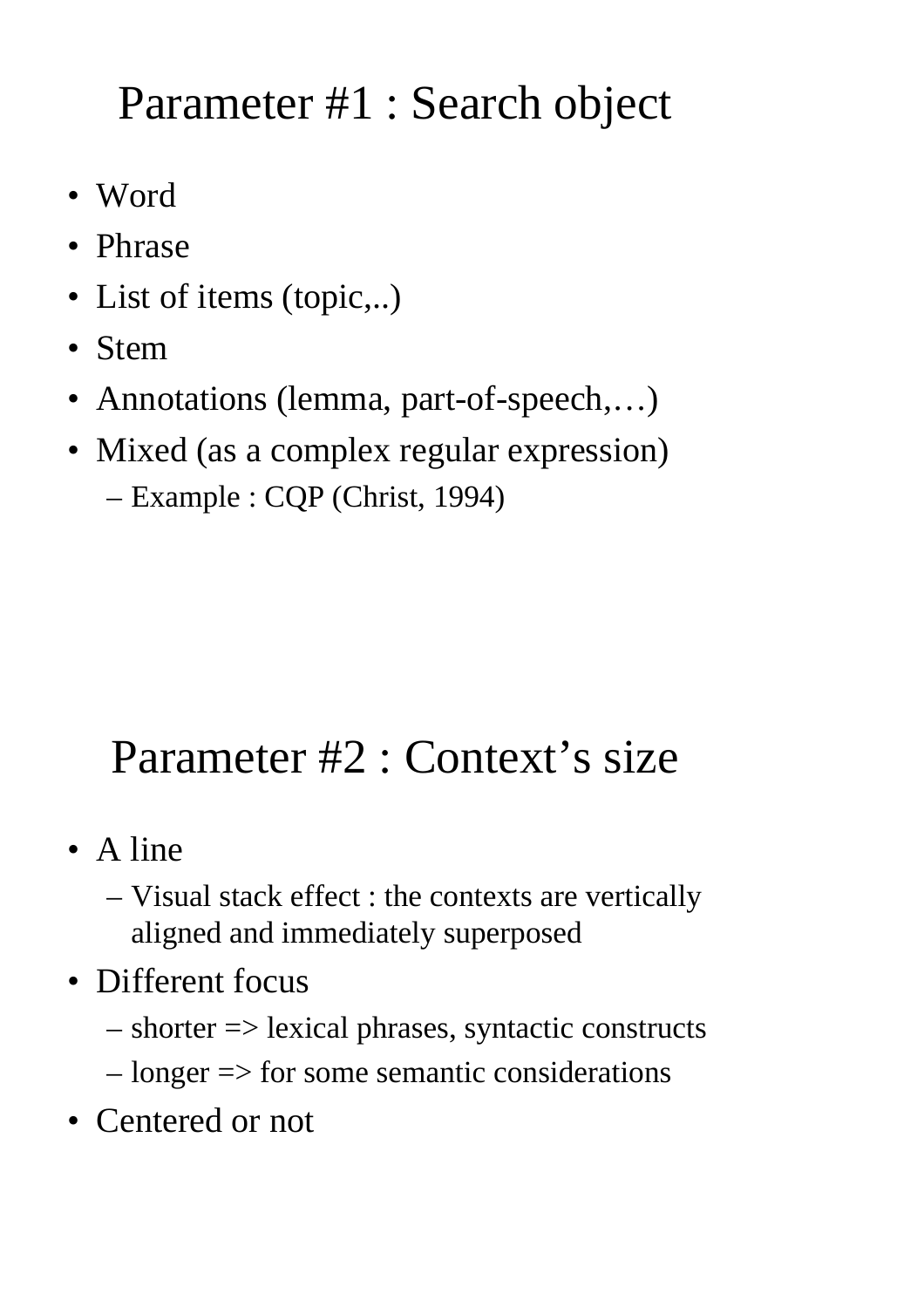## Parameter #3 : Sorting order

- Not incidental, but really mandatory feature
	- Visual stack effect :
		- Convergences (and their extent : massive convergences)
		- Divergences
- Classical sorting keys
	- Textual linearity (chronologic order)
	- The search expression (if varying)
	- L1, L2… and R1, R2… (words around the search object, on the left and/or on the right)
- Multiple sort
	- In practical, Contextual key <sup>=</sup> last key

## The best of the concordance : visual effects

- Why ? Heuristic guiding for efficient reading
	- –convergences and divergences
	- –– extent (singularity or repetition)
- How ? Stack effect
	- –Vertical alignement
	- –- Sort that groups similar items together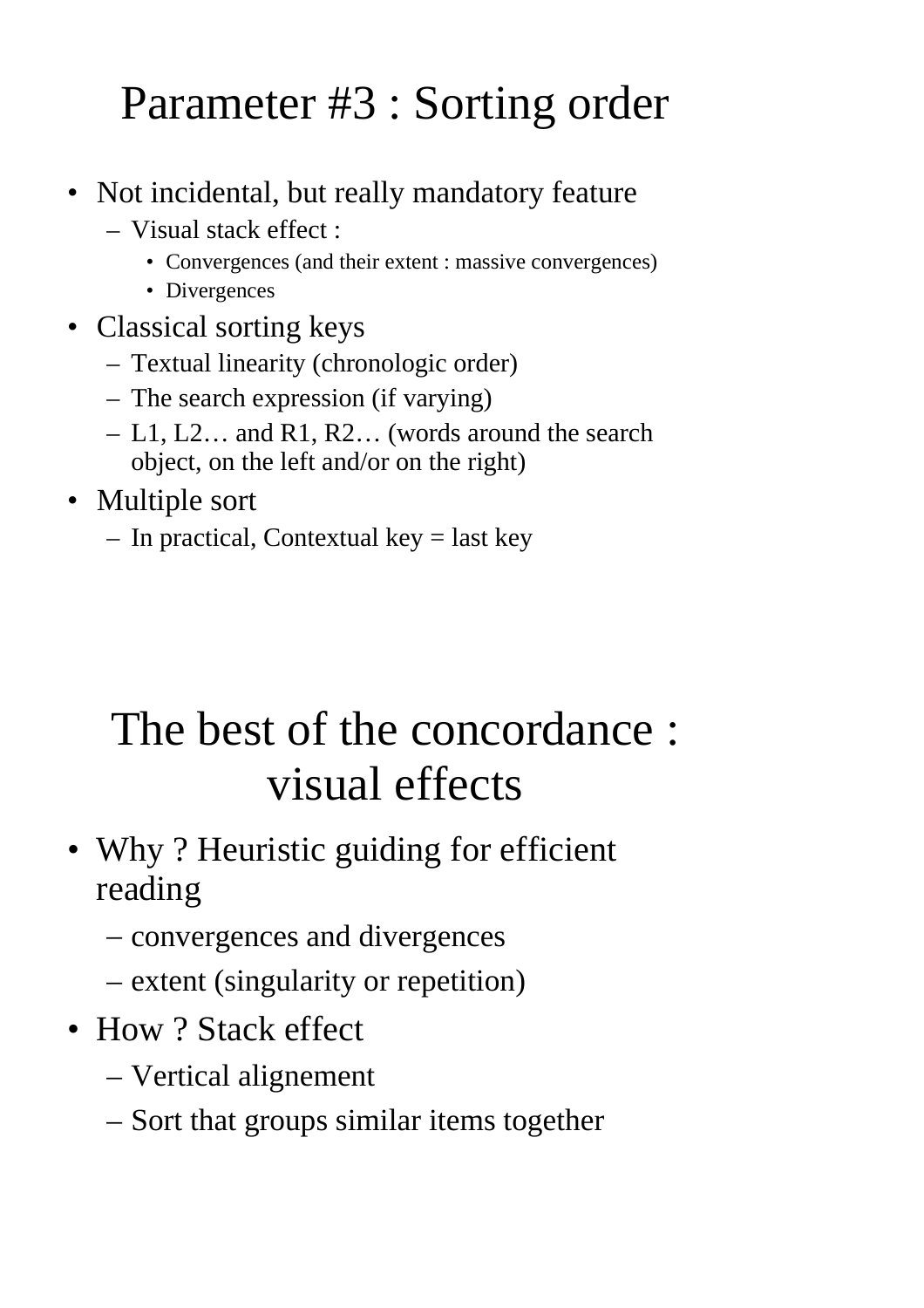Consequences on the classical definition towards <sup>a</sup> new (but tradition grounded) definition

- Parameter #2 (Context's size) is undesirable
	- Illusory power
	- Fixed (default) and adjusted to
		- page / window size (corresponding itself to a good look span)
		- reasonable size of characters for a comfortable reading
	- Possibility of <sup>a</sup> horizontal curser (for screen output)
- New ways to enhance and refine grouping and contrasting visual effects : the zones

# Zones : definition

- • The search object is detailed into adjacent zones
- • Each zone is qualified by :
	- 1) A stack column (or not)
	- 2) A possibly typographical emphasis (bold characters, choice of <sup>a</sup> colour)
	- 3) An eventual sort (and which one : alphabetical, textual, canonical…)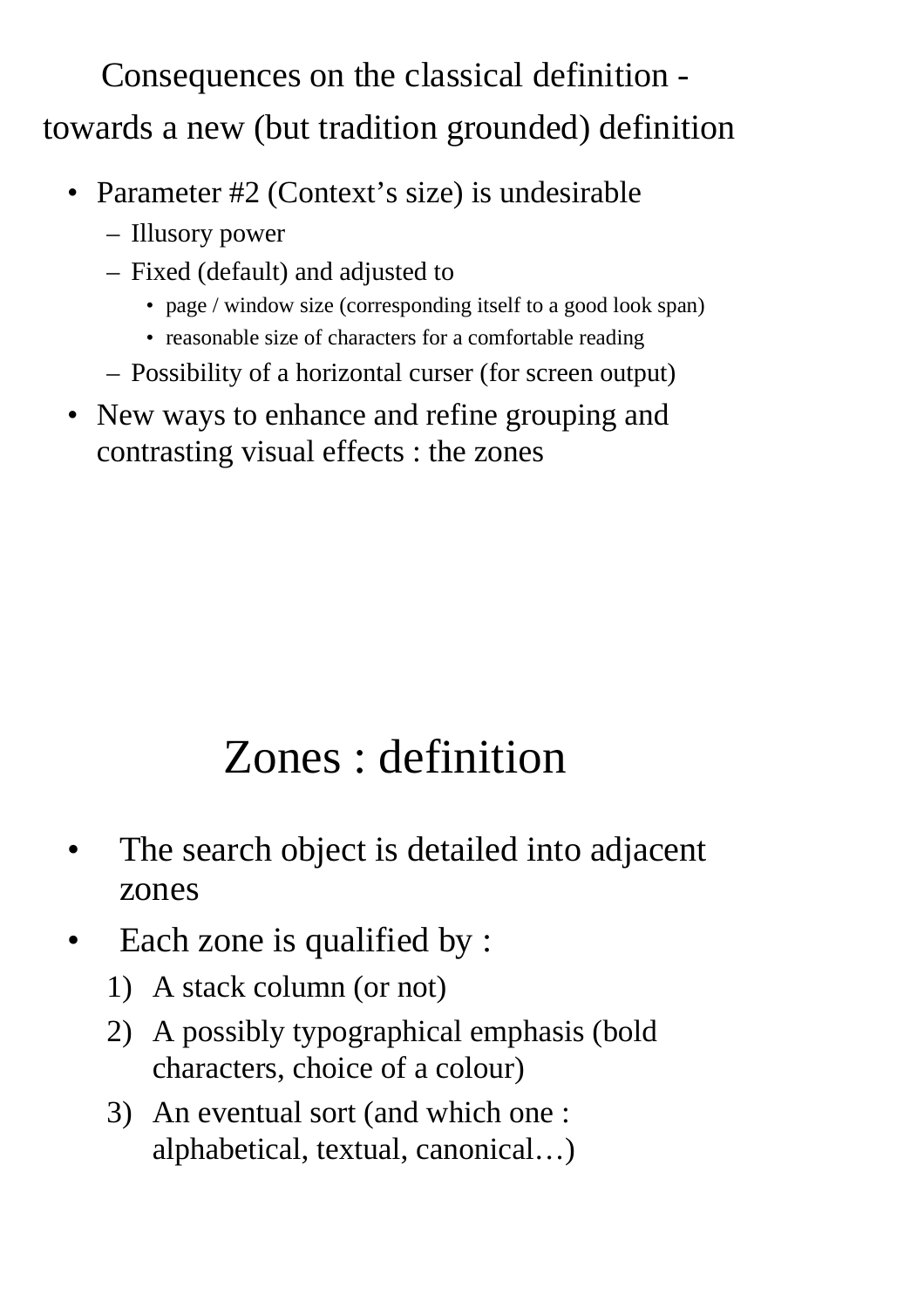## Zones : example of query



### Zones : example of output

| Such declarations shall               |                          | be deposited | by the St    |
|---------------------------------------|--------------------------|--------------|--------------|
| equally authentic, shall              |                          | be deposited | in the ar    |
|                                       | $\cdots$                 |              | $\cdots$     |
| Such gratis personnel shall           |                          | be employed  | in accorda   |
| under 18 years of age shall           | not                      | be employed  | in night w   |
| subject to compulsory education shall | not                      | be employed  | in such wo.  |
| $\ddotsc$                             | $\ddotsc$                | $\cdots$     | $\cdots$     |
| nor life imprisonment [] shall        |                          | be imposed   | for offence. |
| was committed . Nor shall             | a heavier penalty        | be imposed   | than the on  |
| was committed . Nor shall             | <i>a heavier penalty</i> | be imposed   | than the on  |
| Sentence of death shall               | not                      | be imposed   | for crimes   |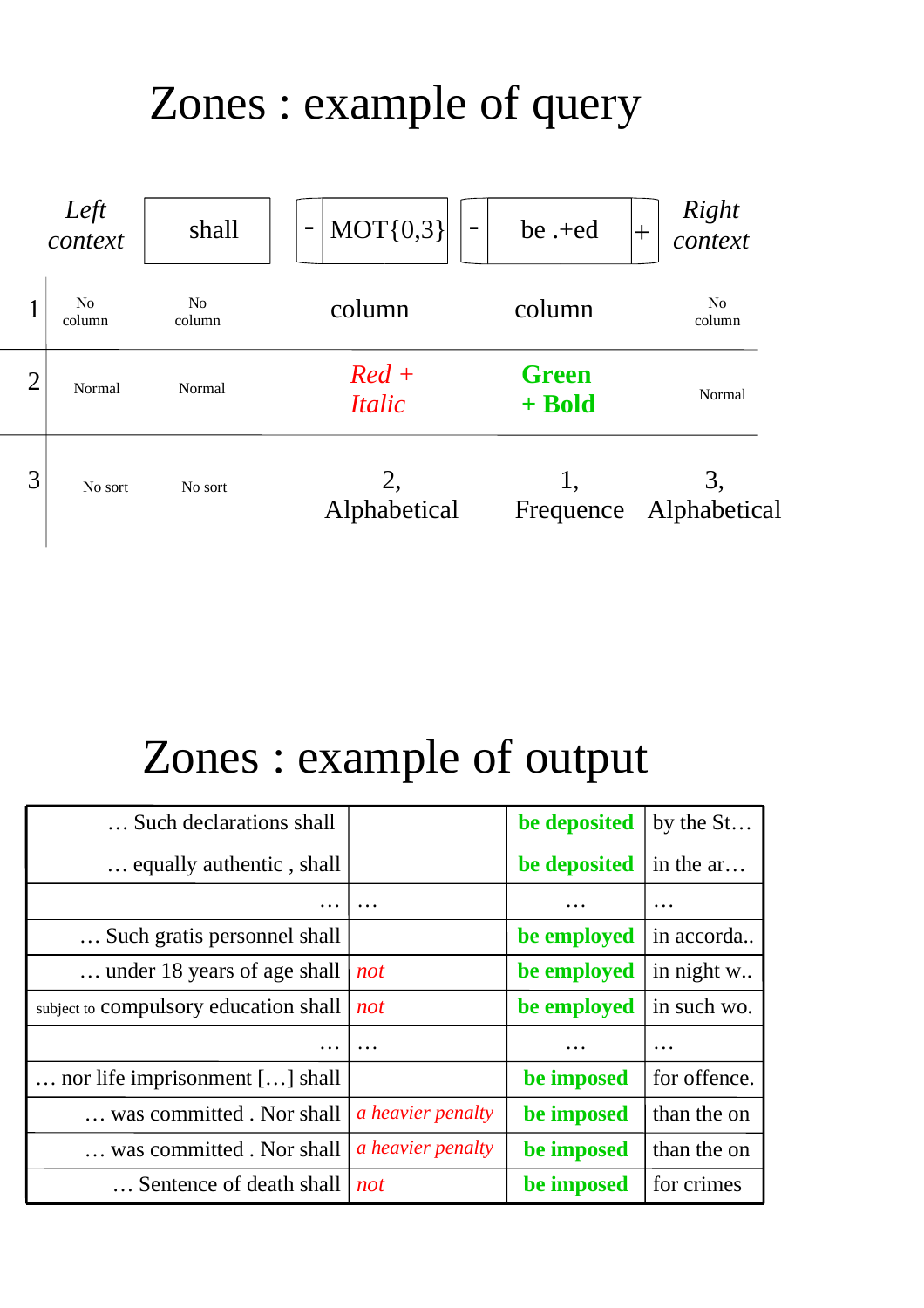## Benefits from Zones

- Zones are especially efficient to (visually) group and sort tokens selected by <sup>a</sup> pattern with contextual conditions and (very) variable realizations
- Compared to the state-of-art :
	- As powerful as every kind of sort in existing KWIC concordancers
	- Allows sorting on distant words, with better control (not only the number of words)
- Multiplied and characterized visual stack effects

## A concordancer for distributional semantics

- Context : *Classes d'objets* theory
	- $\bullet$  Goal : efficient use of corpora in order to build, complete or correct the linguistic description
- Concordancers are already used (and useful) for these tasks, but :
	- Massive outputs
	- – Difficulty to focus on contextual dependancies (variability)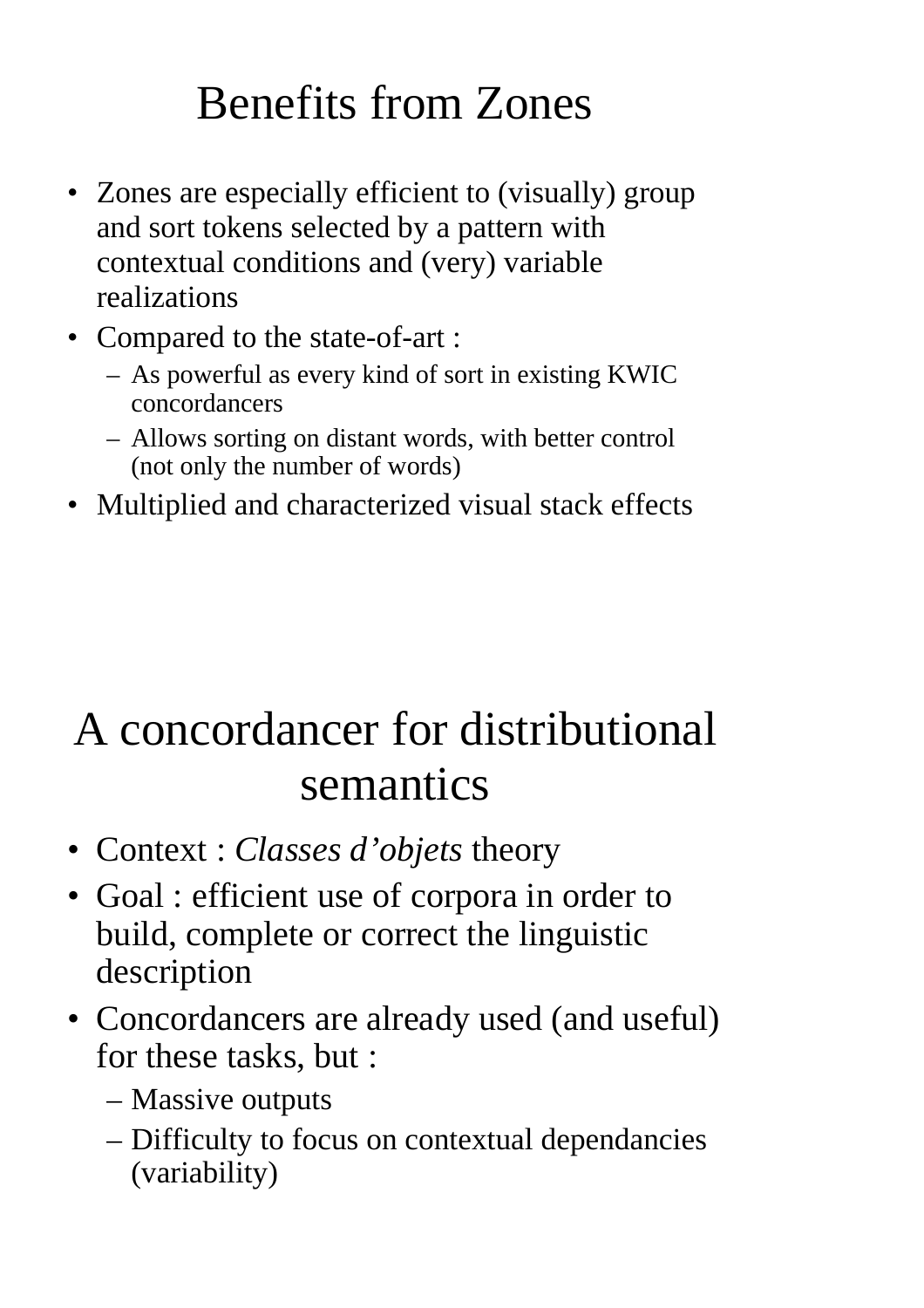## *Classes d'objets* Theory (1/3) :  $arguments \implies$  predicate

- Language (and especially semantics) is described through the predicate – argumen<sup>t</sup> dependancies
- $\bullet$  Predicates are defined by their argumental pattern, syntactically **and semantically** :
	- Conduire<sup>1</sup> (hum, hum, loc) : *Pat conduit son petit frère à l'école*
	- $-$  Conduire<sub>2</sub> (hum, transport) : *Pat conduit une décapotable*
	- Conduire<sup>3</sup> (voie, locatif) : *Ce sentier conduit à la mer*
- •Linguistical *vs* ontological approach of semantic

## *Classes d'objets* Theory (2/3) : arguments are structured in classes

An argument's value is taken from <sup>a</sup> set called *Classe d'objets*

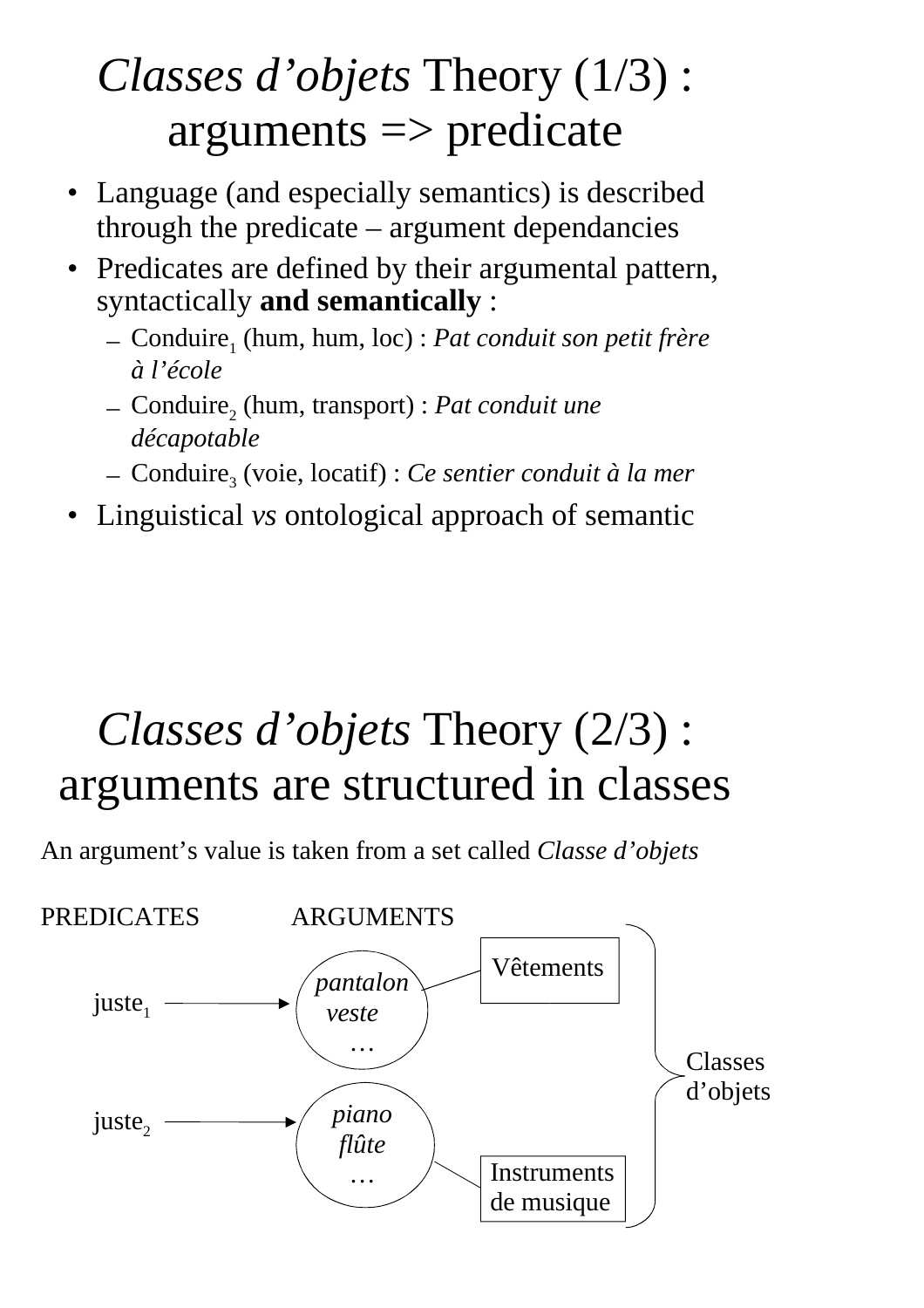#### *Classes d'objets* Theory (3/3) : (appropriate) predicates => arguments' classes

**A few appropriate predicates** (*faisceau de prédicats appropriés*) can **select all** the elements of <sup>a</sup> class, **and only** them



## Four ways of exploring <sup>a</sup> corpus

| Looking for                      | Syntactic                                                                                        | Class                                                                                                |
|----------------------------------|--------------------------------------------------------------------------------------------------|------------------------------------------------------------------------------------------------------|
| Building classes of $\downarrow$ | characterization                                                                                 | composition                                                                                          |
| arguments                        | Given = classe d'objets<br>Looking for $=$<br>appropriate predicates                             | $Given = appropriate$<br>predicates<br>Looking for $=$ elements<br>of the <i>classe d'objets</i>     |
| predicates                       | Given $=$ class of<br>predicates<br>Looking for $= classes$<br>d'objets as defining<br>arguments | $Given = argumental$<br>pattern (with classes<br>d'objets)<br>Looking for $=$ class of<br>predicates |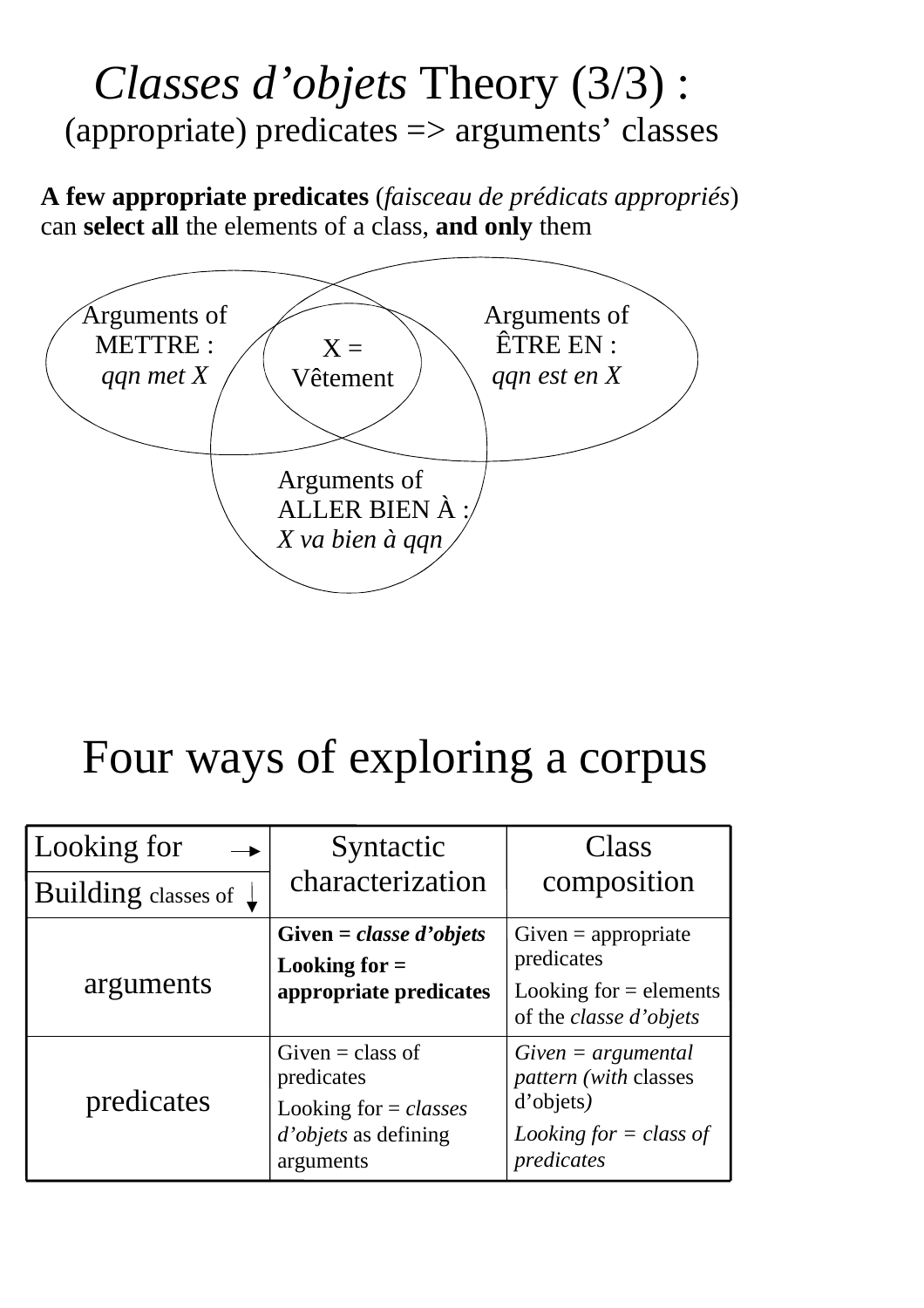# The KWAC-LLI prototype

- Corpus = Newspaper (Le Monde), morphosyntactically tagged (Cordial)
- Classe d'objets = communication routes (voies de communication, Mathieu-Colas, 1998)
- Goal = to find new appropriate predicates

|                                                                                                                |    |               |      |      | affichage ConcLLI - Mozilla (Build ID: 2002091116-SuSE) |                      | -9             |                                  |                | - 0 x          |
|----------------------------------------------------------------------------------------------------------------|----|---------------|------|------|---------------------------------------------------------|----------------------|----------------|----------------------------------|----------------|----------------|
| File                                                                                                           |    |               |      |      | Edit View Go Bookmarks Tools Window Help                |                      |                |                                  |                |                |
|                                                                                                                |    |               |      |      |                                                         |                      | Q.             | Search                           |                |                |
| 全 Home                                                                                                         |    |               |      |      | Bookmarks \ The Mozilla Or \ SuSE - The Lin             |                      |                |                                  |                |                |
| Requete (indiquer avec le mot clef "ARG" l'emplacement des arguments) :                                        |    |               |      |      |                                                         |                      |                |                                  |                |                |
| <m [^="" c="Vm" l="PRED">]*&gt;[^&lt;]*&lt;.m&gt;##MOT{1,2}##<m [^="" l="ARG">]*&gt;[^&lt;]*&lt;.m&gt;</m></m> |    |               |      |      |                                                         |                      |                |                                  |                |                |
| Position des arguments dans la requete : $ 3 $                                                                 |    |               |      |      |                                                         |                      |                |                                  |                |                |
| Position des predicats dans la requete :  1                                                                    |    |               |      |      |                                                         |                      |                |                                  |                |                |
| Arguments (separes par le caractere " ") : rue route autoroute avenue impasse allée chemin s                   |    |               |      |      |                                                         |                      |                |                                  |                |                |
| Predicats (separes par le caractere " ") ;   être [avoir faire devoir pouvoir falloir vouloir                  |    |               |      |      |                                                         |                      |                |                                  |                |                |
| effacer les predicats :<br>oui G non                                                                           |    |               |      |      |                                                         |                      |                |                                  |                |                |
| Seuil de regroupement : 3                                                                                      |    |               |      |      |                                                         |                      |                |                                  |                |                |
| Submit Query                                                                                                   |    |               |      |      |                                                         |                      |                |                                  |                |                |
|                                                                                                                |    |               |      |      |                                                         |                      |                |                                  |                |                |
|                                                                                                                |    |               | rue  |      | route autoroute avenue impasse allée chemin sentier     |                      |                |                                  |                |                |
|                                                                                                                |    |               |      |      |                                                         |                      |                |                                  |                |                |
| Freq totale                                                                                                    |    |               | 2209 | 3004 | 405                                                     | 231                  | 905            | 193                              | 3455           | 357            |
| Freq tab 1                                                                                                     |    |               | 2105 | 2905 | 372                                                     | 213                  | 884            | 184                              | 3360           | 336            |
| Nb Total                                                                                                       |    |               | 487  | 455  | 160                                                     | 115                  | 108            | 93                               | 397            | 116            |
| Nb tab 1                                                                                                       |    |               | 394  | 373  | 131                                                     | 97                   | 90             | 84                               | 313            | 96             |
|                                                                                                                |    |               | 7179 | 6691 | 1513                                                    | 1032                 | 1395           | 464                              | 6112           | 879            |
| Freq corpus<br>prendre                                                                                         |    | 888 8 5833    | 34   | 310  | 21                                                      | $\overline{4}$       | $\overline{c}$ | $\vert$ 1                        | 509            | 7              |
| emprunter                                                                                                      |    | 346 8 1867    | 25   | 92   | 25                                                      | 8                    | $\mathbf{1}$   | $\vert$ 4                        | 161            | 30             |
| ouvrir                                                                                                         |    | 263 8 4424 33 |      | 103  | $\overline{5}$                                          | $\overline{5}$       | $\mathbf{1}$   | 5                                | 108            | $\overline{3}$ |
| trouver                                                                                                        | 89 | 8 1283 5      |      | 18   | $\overline{2}$                                          | $\overline{2}$       | 6              | $\mathbf{1}$                     | 54             | $\mathbf{1}$   |
| circuler                                                                                                       | 83 | 8 731         | 26   | 35   | 10                                                      | $\overline{3}$       | $\mathbf{1}$   | 6                                | $\mathbf{1}$   | $\overline{1}$ |
| éviter                                                                                                         | 32 | 8 1282 3      |      | 5    |                                                         |                      | 15             | $\overline{1}$                   | $\vert$ 4      | $\overline{1}$ |
| aménager                                                                                                       | 13 | 8 4 0 5       | 1    | 4    | $\overline{1}$<br>$\overline{1}$                        | $\overline{2}$<br> 1 | $\mathbf{1}$   |                                  | $\overline{2}$ | 1              |
| sortir                                                                                                         |    | 696 7 2433 51 |      | 10   | 8                                                       |                      | 501            | $\overline{2}$<br>$\overline{2}$ | 6              | 118            |
| suivre                                                                                                         |    | 430 7 3418 16 |      | 91   | $\overline{2}$                                          | $\overline{2}$       |                | $\overline{1}$                   | 294            | 24             |
| parcourir                                                                                                      |    | 228 7 1519 97 |      | 31   | 5                                                       | 6                    |                | 12                               | 71             | 6              |
| aller                                                                                                          |    | 195 7 6474 34 |      | 33   | $\vert$ 4                                               | $\overline{1}$       | 6              |                                  | 115            | $\overline{2}$ |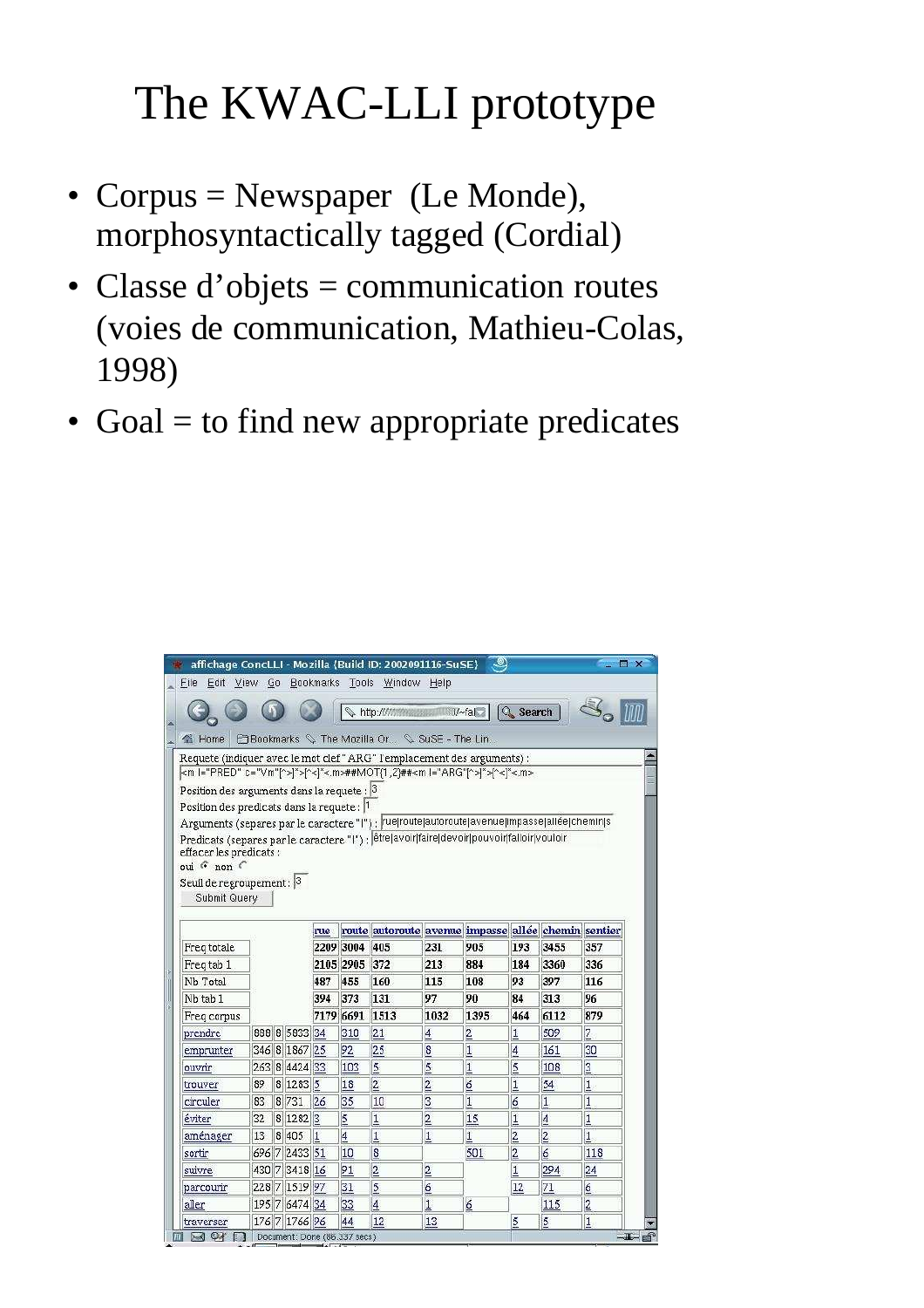# Specificities of the concordancer

- Synthetic table
	- Plus some results as lists, when more suited
	- – Avoids the output overflow : mediates and organizes the results
- Results are ordered according to the linguistic principle (in the *classes d'objets* theory) :
	- A relevant predicate can be used with all the elements of the *classe d'objets*
- Visual stack effect

|             |    |               | rue  |                | route autoroute avenue impasse allée chemin sentier |                  |                 |                  |                |                  |
|-------------|----|---------------|------|----------------|-----------------------------------------------------|------------------|-----------------|------------------|----------------|------------------|
| Freq totale |    |               |      | 2209 3004      | 405                                                 | 231              | 905             | 193              | 3455           | 357              |
| Freq tab 1  |    |               | 2105 | 2905           | 372                                                 | 213              | 884             | 184              | 3360           | 336              |
| Nb Total    |    |               | 487  | 455            | 160                                                 | 115              | 108             | 93               | 397            | 116              |
| Nb tab 1    |    |               | 394  | 373            | 131                                                 | 97               | 90              | 84               | 313            | 96               |
| Freq corpus |    |               | 7179 | 6691           | 1513                                                | 1032             | 1395            | 464              | 6112           | 879              |
| prendre     |    | 888 8 5833 34 |      | 310            | 21                                                  | $\overline{4}$   | $\overline{2}$  | $\overline{1}$   | 509            | $\overline{Z}$   |
| emprunter   |    | 346 8 1867 25 |      | 92             | 25                                                  | $\overline{8}$   | $\overline{1}$  | $\overline{4}$   | 161            | 30               |
| ouvrir      |    | 263 8 4424 33 |      | 103            | $\overline{5}$                                      | $\overline{5}$   | $\underline{1}$ | $\overline{5}$   | 108            | $\overline{3}$   |
| trouver     | 89 | 8 1283 5      |      | 18             | $\overline{2}$                                      | $\overline{2}$   | $\overline{6}$  | $\overline{1}$   | 54             | $\overline{1}$   |
| circuler    | 83 | 8 731         | 26   | 35             | 10                                                  | $\overline{3}$   | $\overline{1}$  | $6 \overline{6}$ | $\overline{1}$ | $\overline{1}$   |
| éviter      | 32 | 8 1282 3      |      | $\overline{5}$ | $\overline{1}$                                      | $\overline{2}$   | 15              | $\overline{1}$   | $\overline{4}$ | $\overline{1}$   |
| aménager    | 13 | 8 4 0 5       | 1    | $\overline{4}$ | $\overline{1}$                                      | $\overline{1}$   | $\overline{1}$  | $\overline{2}$   | $\overline{2}$ | $\overline{1}$   |
| sortir      |    | 696 7 2433 51 |      | 10             | $\overline{8}$                                      |                  | 501             | $\overline{2}$   | 6              | 118              |
| suivre      |    | 430 7 3418 16 |      | 91             | $\overline{2}$                                      | $\overline{2}$   |                 | $\overline{1}$   | 294            | 24               |
| parcourir   |    | 228 7 1519 97 |      | 31             | $\overline{5}$                                      | $6 \overline{6}$ |                 | $12 \n$          | 71             | $6 \overline{6}$ |
| aller       |    | 195 7 6474 34 |      | 33             | $\overline{\mathbf{4}}$                             | $\overline{1}$   | 6               |                  | 115            | $\overline{2}$   |
| traverser   |    | 176 7 1766 96 |      | 44             | 12                                                  | 13               |                 | 5                | $\overline{5}$ | $\mathbf{I}$     |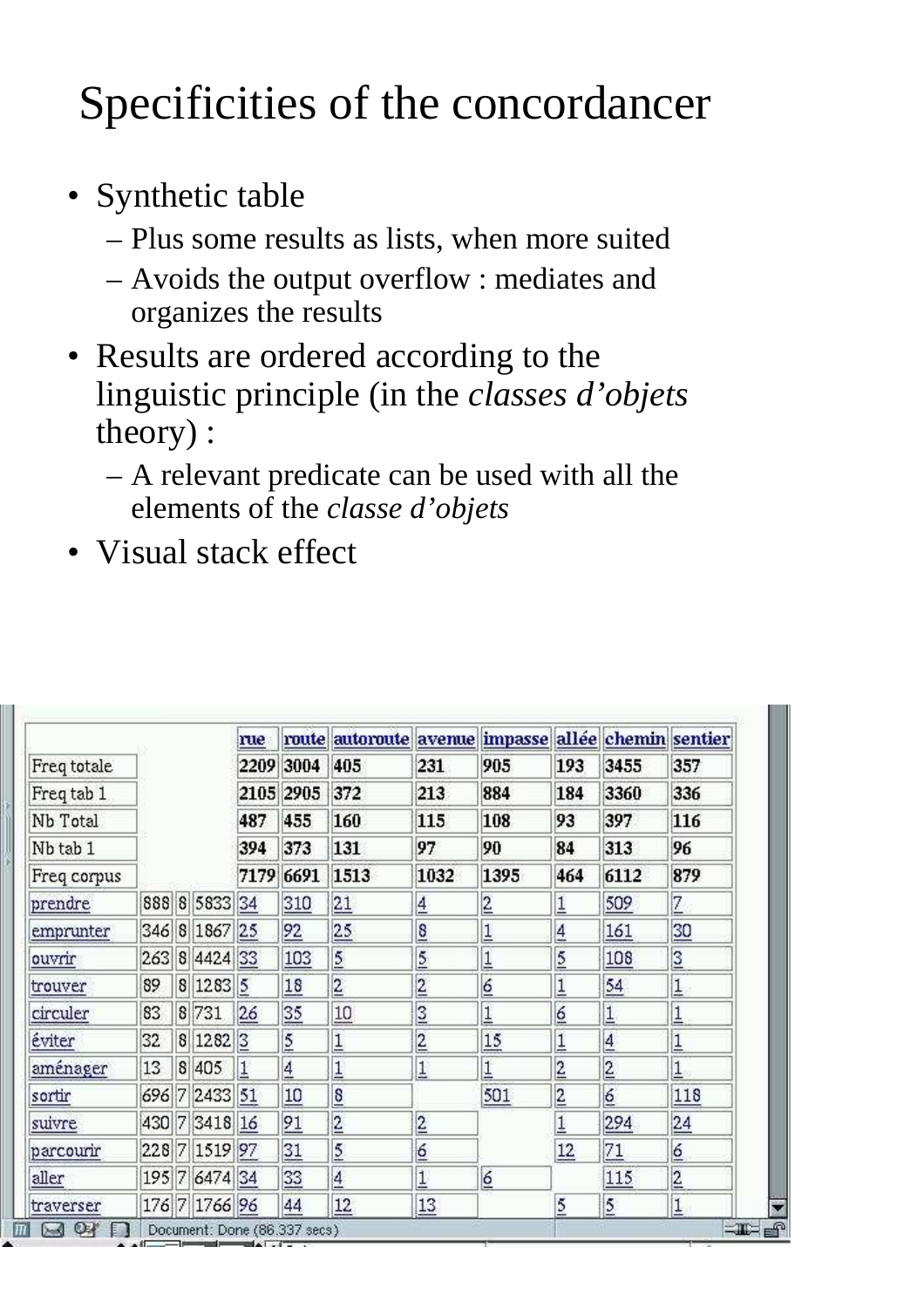### Lists (out of table) : predicates found with only one argumen<sup>t</sup>

| affichage ConcLLI - Mozilla (Build ID: 2002091116-SuSE) 9                                                                                                                                                                                                                                                                                                                                                                                                                                                                                                                                                                                                                                                                                                                                                                                                                                  | $ \Box$ $\times$ |
|--------------------------------------------------------------------------------------------------------------------------------------------------------------------------------------------------------------------------------------------------------------------------------------------------------------------------------------------------------------------------------------------------------------------------------------------------------------------------------------------------------------------------------------------------------------------------------------------------------------------------------------------------------------------------------------------------------------------------------------------------------------------------------------------------------------------------------------------------------------------------------------------|------------------|
| Edit View Go Bookmarks Tools Window Help<br>File                                                                                                                                                                                                                                                                                                                                                                                                                                                                                                                                                                                                                                                                                                                                                                                                                                           |                  |
| $\Box$                                                                                                                                                                                                                                                                                                                                                                                                                                                                                                                                                                                                                                                                                                                                                                                                                                                                                     | <b>Q</b> Search  |
| <b>Exportments</b> & The Mozilla Or & SuSE - The Lin<br>Home                                                                                                                                                                                                                                                                                                                                                                                                                                                                                                                                                                                                                                                                                                                                                                                                                               |                  |
| impasse : dénoncer (3) enfermer (3) confronter (2) contourner (2) mettre un terme (1) aggraver (1) monder (1) faire sortir (1) rendre compte (1) solutionner (1) débattre (1)<br>(1) reformed (1) tenir compte (1) renvoyer (1) ressortir (1) croître (1) conseiller (1) aviser (1) toucher le fond (1) congeler (1) camper sur ses positions (1) admettre (1) reformed (1) camper sur ses positions (1) admett<br> disserter (1) compromettre (1) vouer (1) mûrir (1) enliser (1) dévoiler (1) ressembler (1) analyser (1) blottir (1)<br>avenue :étirer (2) décorer (1) critiquer (1) orner (1) faire la fierté (1) recycler (1) enfiévrer (1) empêcher (1) pétarader (1) trôner (1) spécialiser (1) exiler (1)<br>sentier :valoriser (2) mériter (1) extirper (1) randonner (1) charger (1) tourmenter (1) présumer (1) déminer (1) subir (1) ceinturer (1) lutter (1) vouloir bien (1) | $\blacktriangle$ |
| débroussailler (1) entasser (1) transiter (1) piétiner (1)                                                                                                                                                                                                                                                                                                                                                                                                                                                                                                                                                                                                                                                                                                                                                                                                                                 |                  |
| allée :aller et venir (1) sourire (1) sauver (1) filtrer (1) pressentir (1) redescendre (1) prétendre (1) effilocher (1) contenir (1) replanter (1) planer (1) désherber (1)<br>engazomner(1)                                                                                                                                                                                                                                                                                                                                                                                                                                                                                                                                                                                                                                                                                              |                  |
| autoroute : surnommer (2) placarder (2) encadrer (2) enfouir (1) paralyser (1) observer (1) appliquer (1) intégrer (1) étrangler (1) moduler (1) river (1) défigurer (1) prendre<br>la direction (1) doter (1) délester (1) nuancer (1) augmenter (1) fuir (1) prononcer (1) louvoyer (1) consoler (1) insérer (1)                                                                                                                                                                                                                                                                                                                                                                                                                                                                                                                                                                         |                  |
| $\boxtimes$ or<br>n<br>Document: Done (86.337 secs)                                                                                                                                                                                                                                                                                                                                                                                                                                                                                                                                                                                                                                                                                                                                                                                                                                        | $-1$ $-$         |

## KWAC-LLI : concordance lines with zones  $(1)$